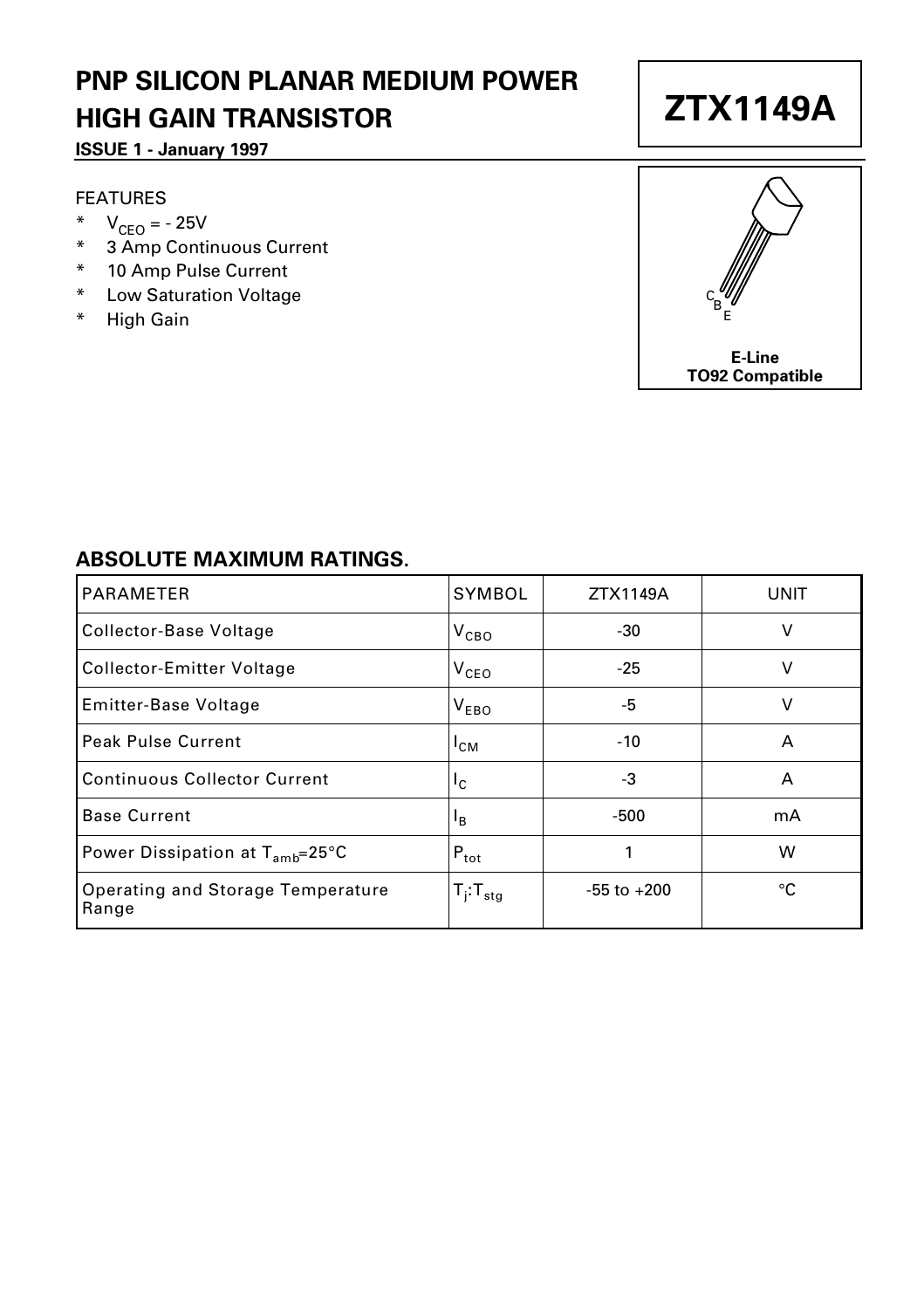# **ZTX1149A**

### **ELECTRICAL CHARACTERISTICS (at Tamb = 25°C unless otherwise stated).**

| <b>PARAMETER</b>                                 | <b>SYMBOL</b>         |                          |                                             | <b>UNIT</b>                                 | CONDITIONS.                |                                                                                                                                                                                                    |
|--------------------------------------------------|-----------------------|--------------------------|---------------------------------------------|---------------------------------------------|----------------------------|----------------------------------------------------------------------------------------------------------------------------------------------------------------------------------------------------|
|                                                  |                       | MIN.                     | TYP.                                        | MAX.                                        |                            |                                                                                                                                                                                                    |
| Collector-Base<br>Breakdown Voltage              | $V_{(BR)CBO}$         | $-30$                    | $-70$                                       |                                             | V                          | $I_C = -100 \mu A$                                                                                                                                                                                 |
| Collector-Emitter<br>Breakdown Voltage           | V <sub>(BR)</sub> CES | $-25$                    | -60                                         |                                             | V                          | $I_C = -100 \mu A$                                                                                                                                                                                 |
| Collector-Emitter<br>Breakdown Voltage           | $V_{(BR)CEO}$         | $-25$                    | -60                                         |                                             | V                          | $I_C = -10mA$ *                                                                                                                                                                                    |
| Collector-Emitter<br><b>Breakdown Voltage</b>    | V <sub>(BR)CEV</sub>  | $-25$                    | -60                                         |                                             | V                          | $I_C = -100 \mu A$ , $V_{EB} = +1V$                                                                                                                                                                |
| Emitter-Base Breakdown<br>Voltage                | V(BR)EBO              | -5                       | -8.5                                        |                                             | v                          | $IE=-100UA$                                                                                                                                                                                        |
| <b>Collector Cut-Off Current</b>                 | <b>I</b> CBO          |                          | $-0.3$                                      | $-100$                                      | nA                         | $V_{CB} = -24V$                                                                                                                                                                                    |
| <b>Emitter Cut-Off Current</b>                   | <b>IEBO</b>           |                          | $-0.3$                                      | $-100$                                      | nA                         | $VEB=-4V$                                                                                                                                                                                          |
| <b>Collector Emitter Cut-Off</b><br>Current      | $l$ <sub>CES</sub>    |                          | $-0.3$                                      | $-100$                                      | nА                         | $V_{CF} = -20V$                                                                                                                                                                                    |
| Collector-Emitter<br><b>Saturation Voltage</b>   | VCE(sat)              |                          | -45<br>$-100$<br>$-140$<br>$-170$<br>$-200$ | -80<br>$-170$<br>$-240$<br>$-260$<br>$-300$ | mV<br>mV<br>mV<br>mV<br>m٧ | $I_{C} = -0.1A$ , $I_{B} = -1.0mA*$<br>$I_{C} = -0.5A$ , $I_{B} = -3mA*$<br>$I_C = -1A$ , $I_B = -7mA*$<br>$I_C = -2A$ , $I_B = -30mA*$<br>$lc = -3A$ , $lg = -70mA*$                              |
| <b>Base-Emitter</b><br><b>Saturation Voltage</b> | $V_{BE(sat)}$         |                          | $-870$                                      | $-1000$                                     | mV                         | $I_C = -3A$ , $I_B = -70mA*$                                                                                                                                                                       |
| Base-Emitter Turn-On<br>Voltage                  | V <sub>BE(on)</sub>   |                          | $-800$                                      | $-900$                                      | mV                         | $I_{C} = -3A$ , $V_{CE} = -2V^*$                                                                                                                                                                   |
| <b>Static Forward Current</b><br>Transfer Ratio  | h <sub>FF</sub>       | 270<br>250<br>195<br>115 | 450<br>400<br>320<br>190<br>50              | 800                                         |                            | l <sub>C</sub> =-10mA, V <sub>CE</sub> =-2V*<br>I <sub>C</sub> =-0.5A, V <sub>CE</sub> =-2V*<br>$I_C = -2A$ , $V_{CE} = -2V^*$<br>$I_C = -5A$ , $V_{CE} = -2V^*$<br>$I_C = -10A$ , $V_{C} = -2V^*$ |
| <b>Transition Frequency</b>                      | fт                    |                          | 135                                         |                                             | <b>MHz</b>                 | $I_C = -50mA, V_{CE} = -10V$<br>$f=50MHz$                                                                                                                                                          |
| <b>Output Capacitance</b>                        | $C_{cb}$              |                          | 50                                          |                                             | pF                         | $V_{CB}$ =- 10V, f= 1MHz                                                                                                                                                                           |
| <b>Switching Times</b>                           | $t_{on}$              |                          | 150                                         |                                             | ns                         | $I_C = -4A$ , $I_B = -40mA$ ,<br>$V_{CC} = -10V$                                                                                                                                                   |
|                                                  | $t_{\rm off}$         |                          | 270                                         |                                             | ns                         | $I_C = -4A$ , $I_B = \pm 40mA$ ,<br>$V_{CC} = -10V$                                                                                                                                                |

\*Measured under pulsed conditions. Pulse width=300µs. Duty cycle ≤ 2%.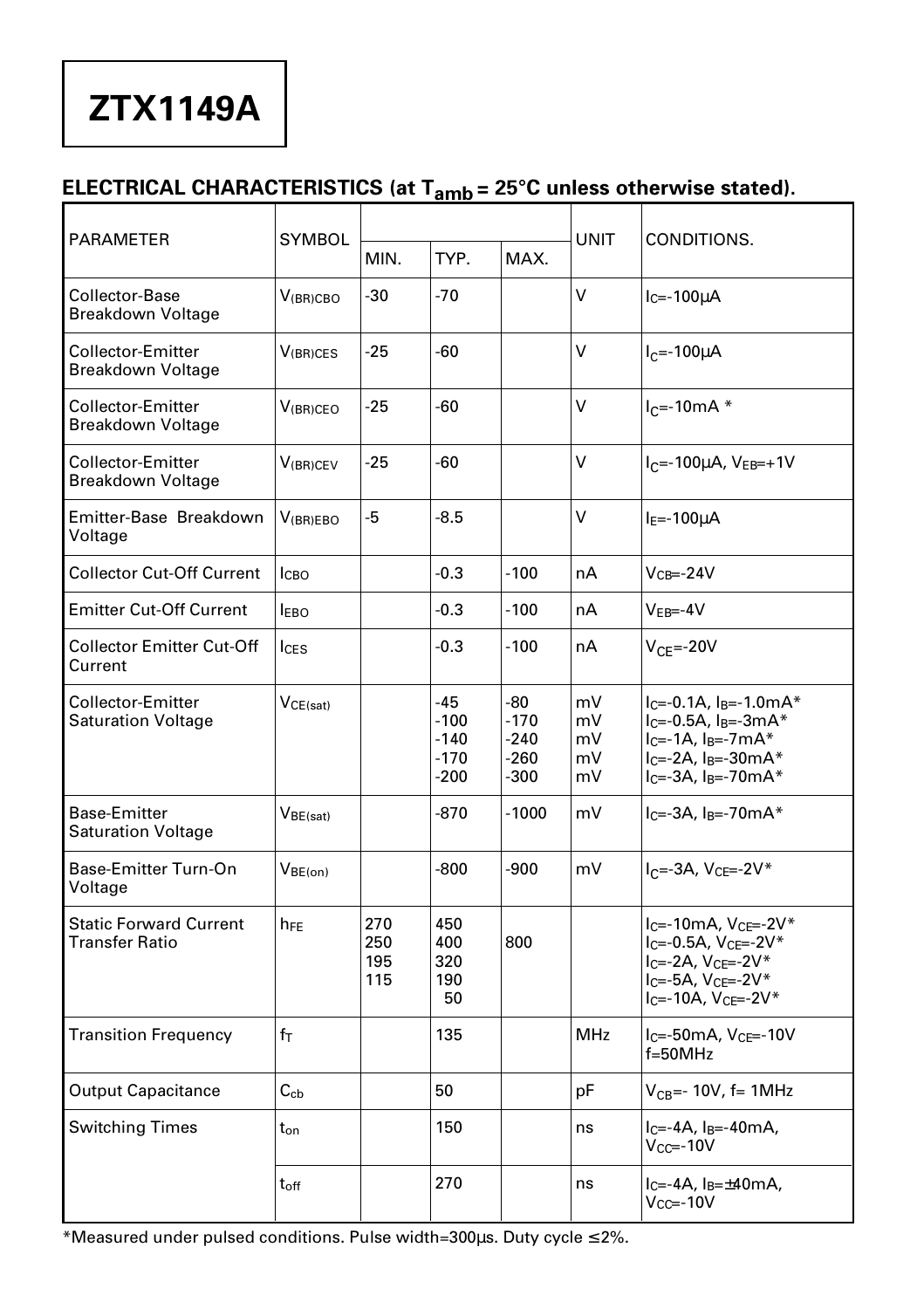**ZTX1149A**

## **TYPICAL CHARACTERISTICS**